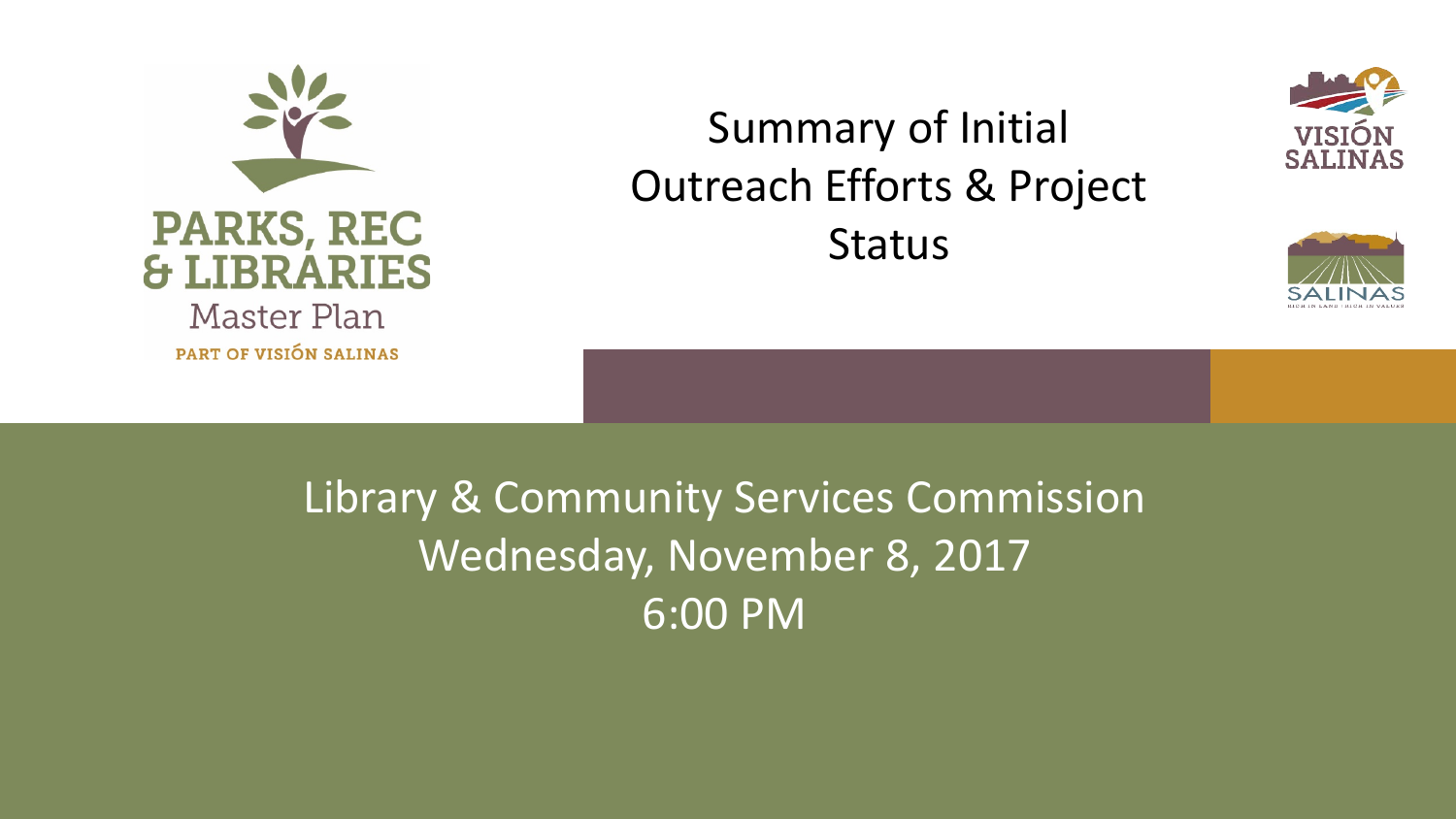

- Policy & Strategy Guide
- Communications Tool
- Built on Public Process
- Goals and objectives
- Capital investment program
- Implementation strategies

The Plan will be strategic in focus to help the City respond to three important questions:

- What are our strengths?
- Where should we focus our efforts?
- How should we serve our local community?

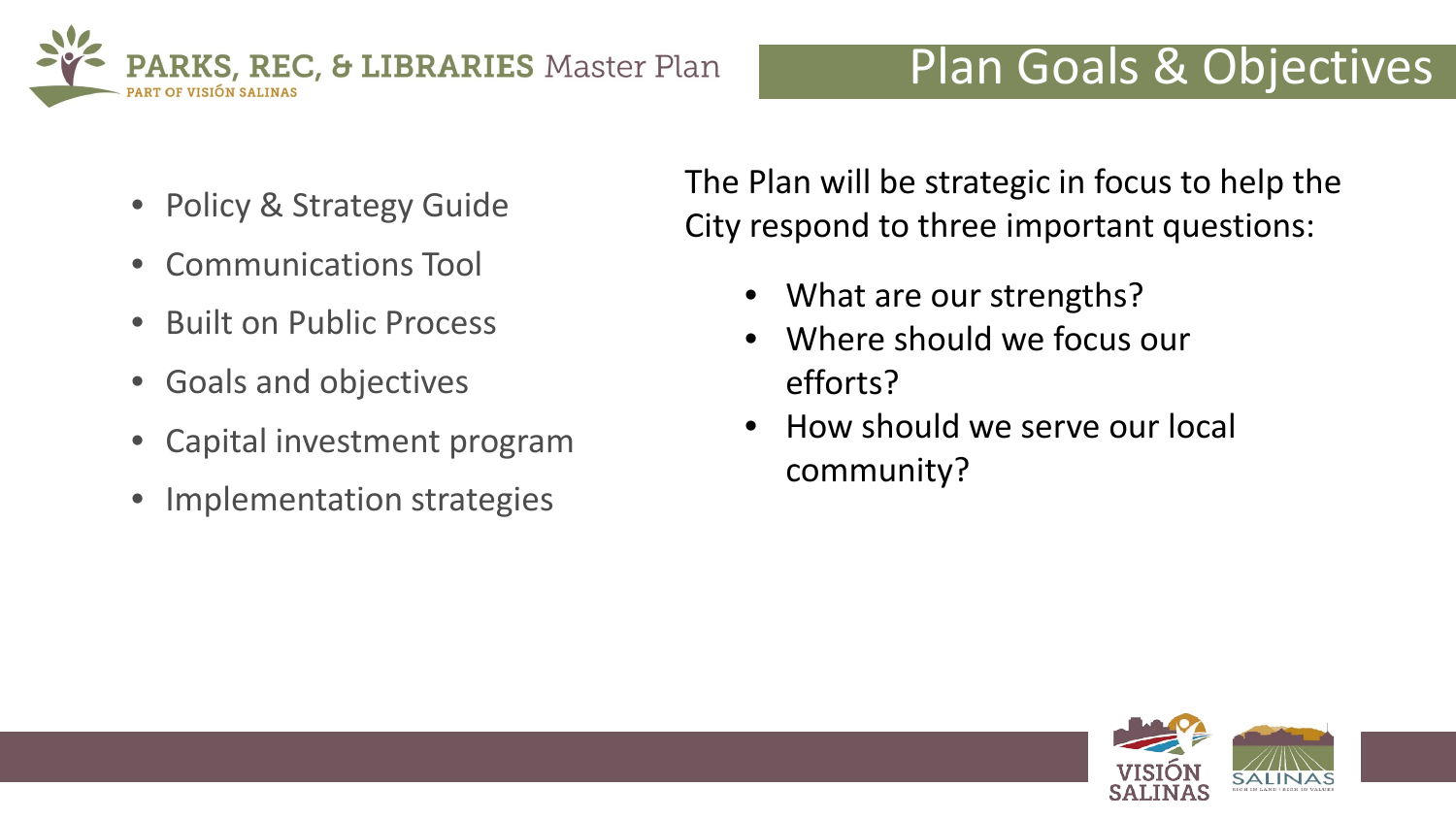

## Project Time Line



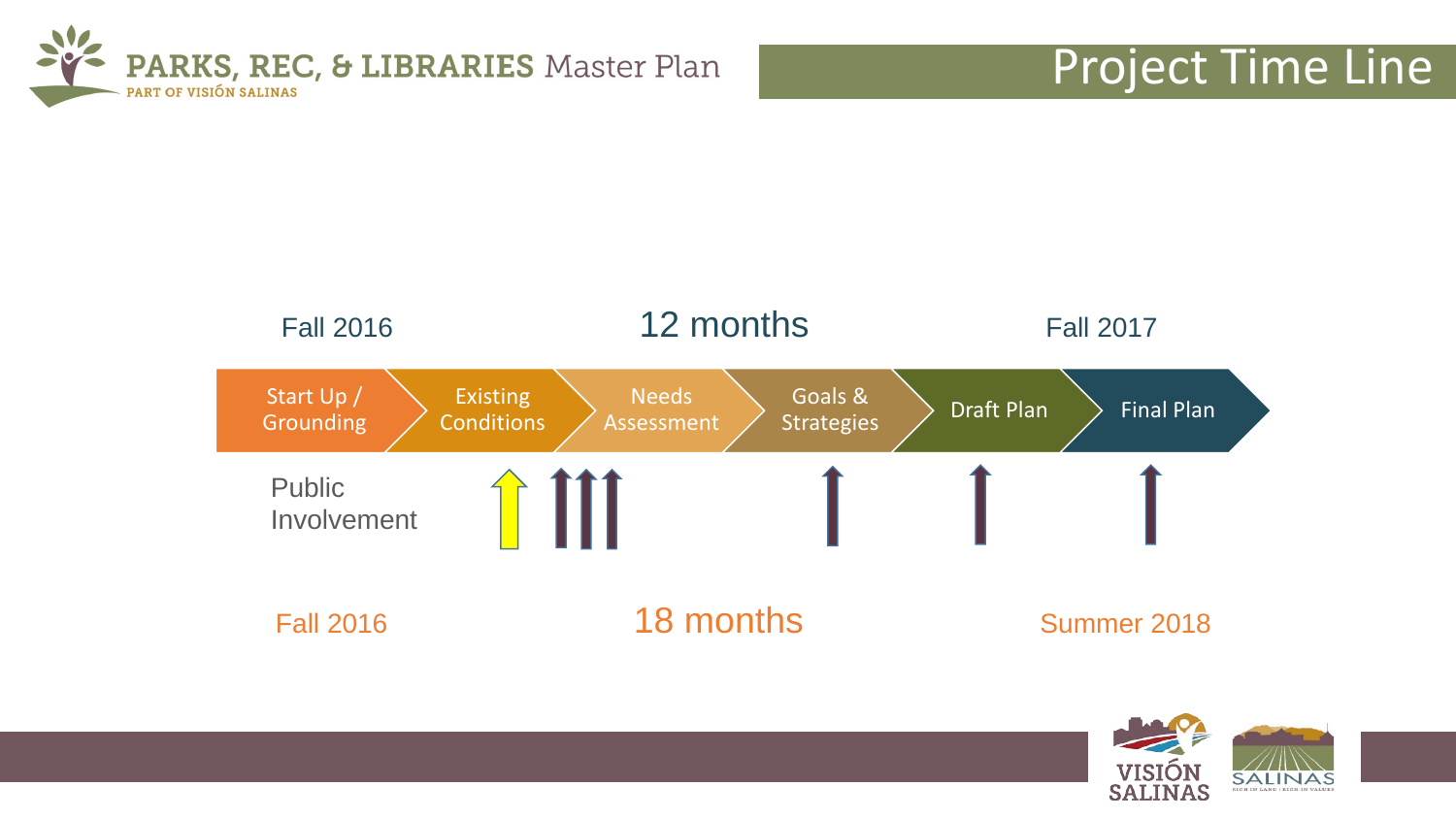

- Online/Paper Survey (English/Spanish)- 797 Responses
- 5 Community Forums (Including 1 focused on the Alisal)- 130 People Signed In
- 13 Pop- Up Activities- 519 Responses
- 19 Pop- Up Activities- 510 Responses

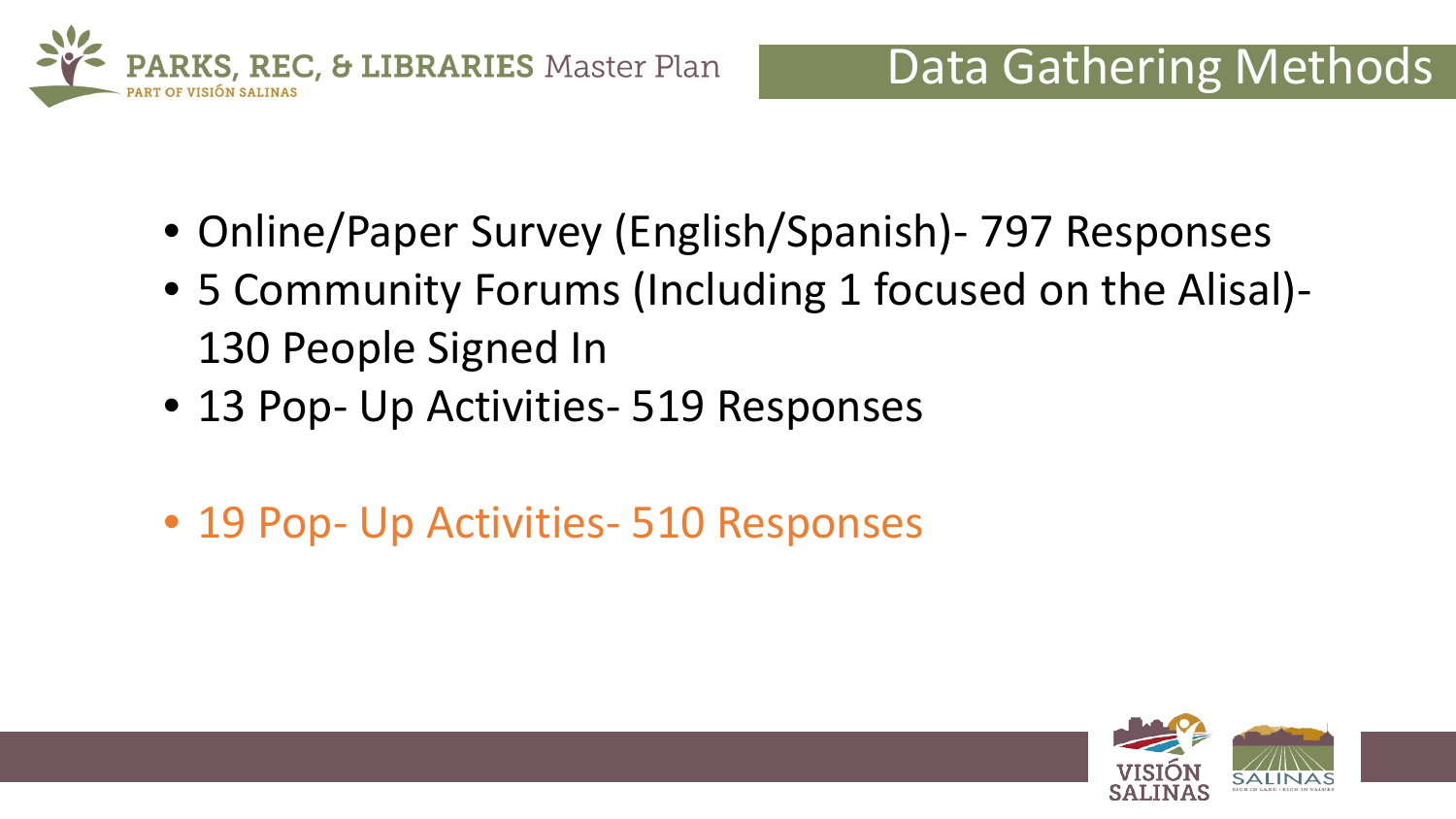

## Pop-Up Activities

| <b>Date</b> | <b>Event</b>              | <b>Location</b>                    | <b>Staff Assigned</b> |
|-------------|---------------------------|------------------------------------|-----------------------|
| 4/20/17     | <b>Salinas United</b>     | <b>Natividad Creek Park</b>        | Ana                   |
| 4/21/17     | Dia del Nino              | Acosta Plaza                       | Vivian/Alec           |
| 4/26/17     | Summer Expo               | Sherwood Hall                      | Efrain                |
| 4/27/17     | <b>SNU Training</b>       | <b>Steinbeck School</b>            | Ana                   |
| 4/30/17     | <b>Soccer Groups</b>      | <b>Constitution Soccer Complex</b> | Ana                   |
| 5/1/17      | <b>CLA Alumni</b>         | City Hall                          | Ana                   |
| 5/1/17      | <b>Active Seniors</b>     | <b>Active Seniors Facility</b>     | Kristan/Ana           |
| 5/4/17      | <b>Firehouse Seniors</b>  | <b>Firehouse Rec Center</b>        | Sheila                |
| 5/4/17      | Open House                | <b>University Park</b>             | Kristi Burns          |
| 5/7/17      | Take it Outside           | <b>Natividad Creek Park</b>        | Vivian/Alec           |
| 5/11/17     | <b>Spanish MP Meeting</b> | <b>Bread Box</b>                   | Alec                  |
| 5/20/17     | <b>Teen Block Party</b>   | <b>Cesar Chavez Park</b>           | Vivian/Sheila         |
| 5/21/17     | Family Fun Day            | <b>Sherwood Park</b>               | Tony/Alec             |

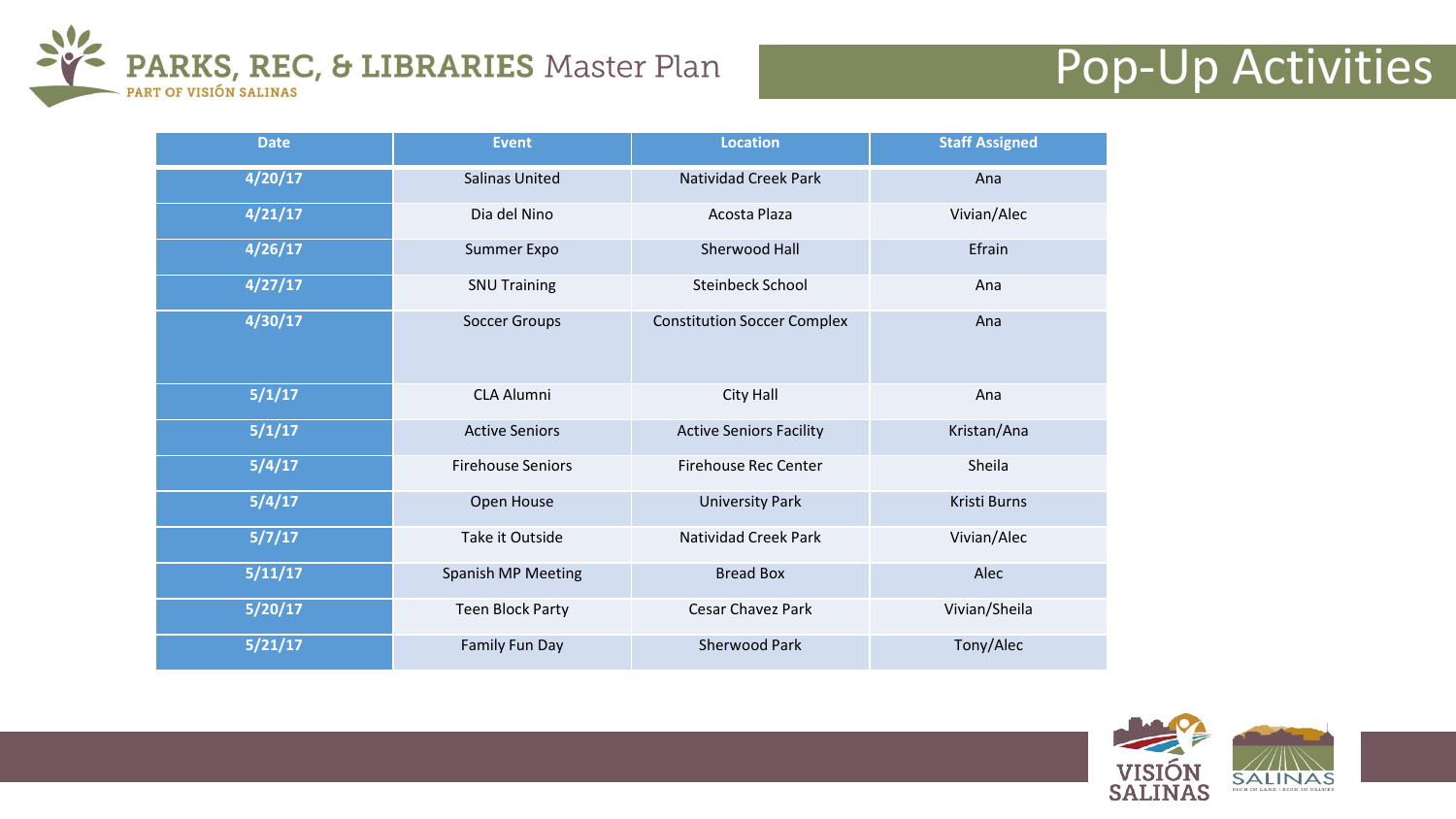

## Pop-Up Activities Cont.

| <b>Date</b> | <b>Event</b>                        | <b>Location</b>               | <b>Staff Assigned</b>       |
|-------------|-------------------------------------|-------------------------------|-----------------------------|
| 8/24/17     | <b>Back to School Night</b>         | El Gabilan                    | Tony/Tyler                  |
| 8/24/17     | <b>Back to School Night</b>         | Roosevelt                     | Alec                        |
| 8/29/17     | <b>Back to School Night</b>         | Alisal                        | Ana                         |
| 8/31/17     | <b>Back to School Night</b>         | <b>VRB</b>                    | Vivian                      |
| 8/31/17     | <b>Back to School Night</b>         | Fremont                       | Alec                        |
| 8/31/17     | <b>Adult School Class</b>           | Alisal Family Resource Center | Monica G. (BHC)             |
| 9/5/17      | <b>Adult School Class</b>           | MLK Center/St. Mary's         | Monica G. (BHC)             |
| 9/9/17      | D5 Clean Up                         | Northgate Park                | Ana                         |
| 9/9/17      | Soccer Picture Day                  | <b>Rec Center</b>             | Rudy                        |
| 9/9/17      | <b>Book Fair</b>                    | <b>Cesar Chavez Library</b>   | Ernesto                     |
| 9/11/17     | Ciclovistas                         | Firehouse                     | Monica G. (BHC)             |
| 9/16/17     | El Dorado Park                      | El Dorado Park                | Patterson E. (Door to Hope) |
| 9/19/17     | <b>Community Leadership Academy</b> | City Hall                     | Sheila                      |
| 9/24/17     | Closter Park/St. Mary's Church      | <b>Closter Park</b>           | Josh A. (ACFA)              |
| 9/24/17     | <b>Salinas Community Church</b>     |                               | Efrain                      |
| 9/26/17     | <b>ACFA Afterschool Program</b>     | <b>ACFA</b>                   | Josh A. (ACFA)              |
| 9/29/17     | Middle School Students              | La Paz                        | Josh A. (ACFA)              |

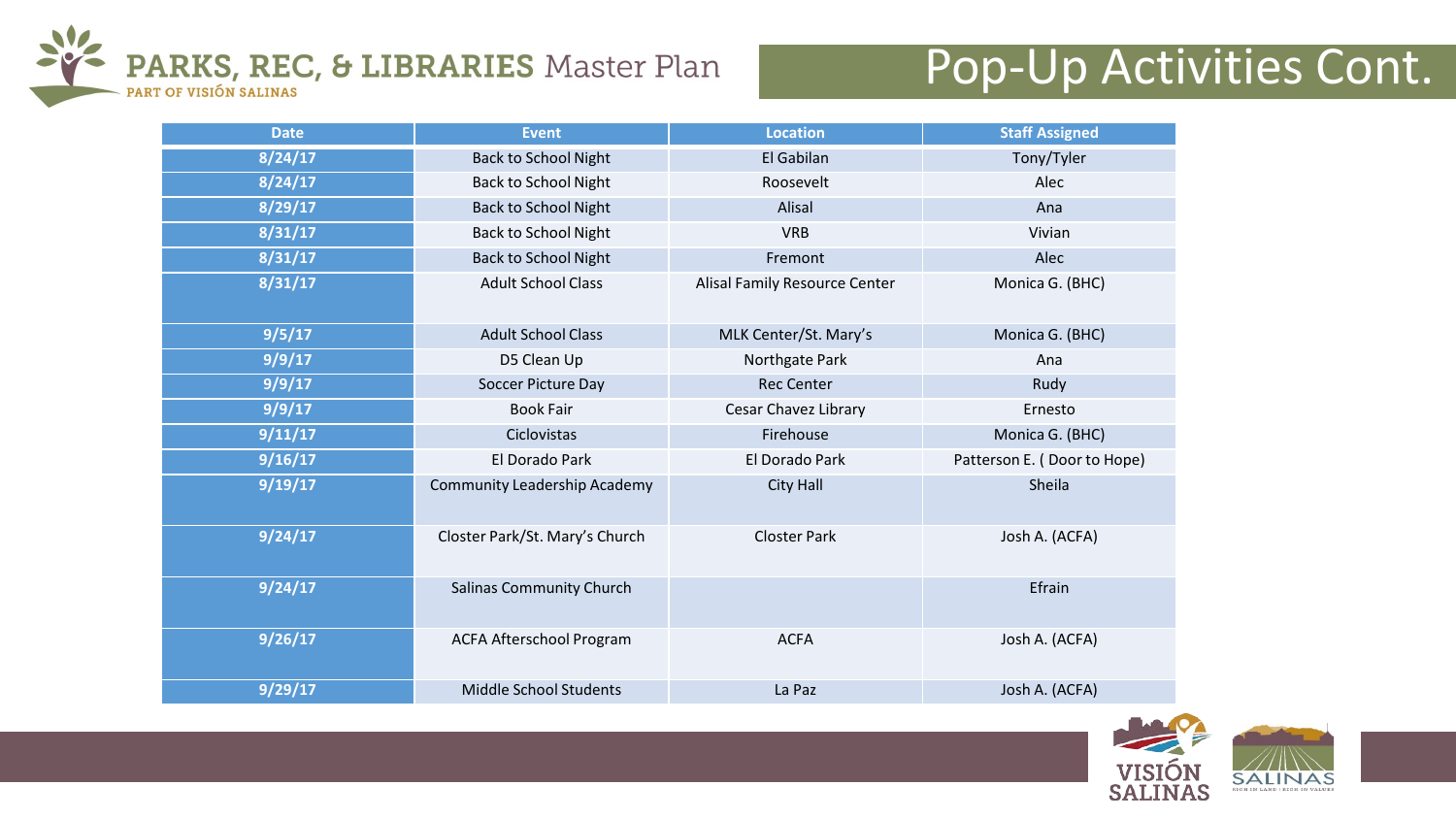

#### Demographics from Survey & Pop Ups

- Geographical Location
- Age Group
- Kids At Home

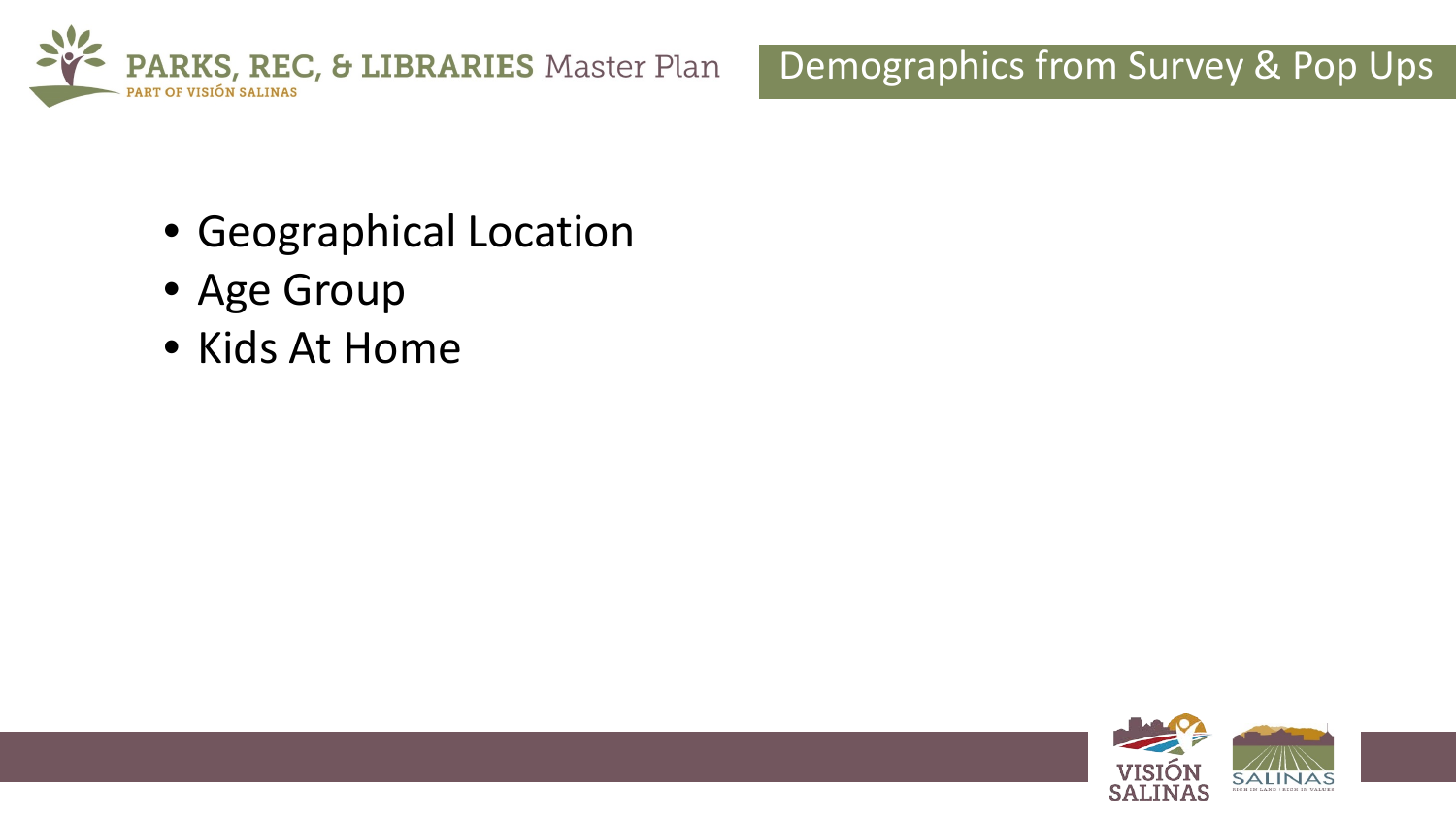

#### Demographics from Survey & Pop Ups



Total Responses: 1741

**Geographical Location**



#### 728

- (A) East of 101 & North/West of Natividad (B) East of 101 & South/East of Natividad
- 
- **Don't Live In Salinas** Don't Know
- 
- $\blacksquare$  ( C ) West of 101 and West of Main St.  $\blacksquare$  ( D ) West of 101 and West of Main St.
	-

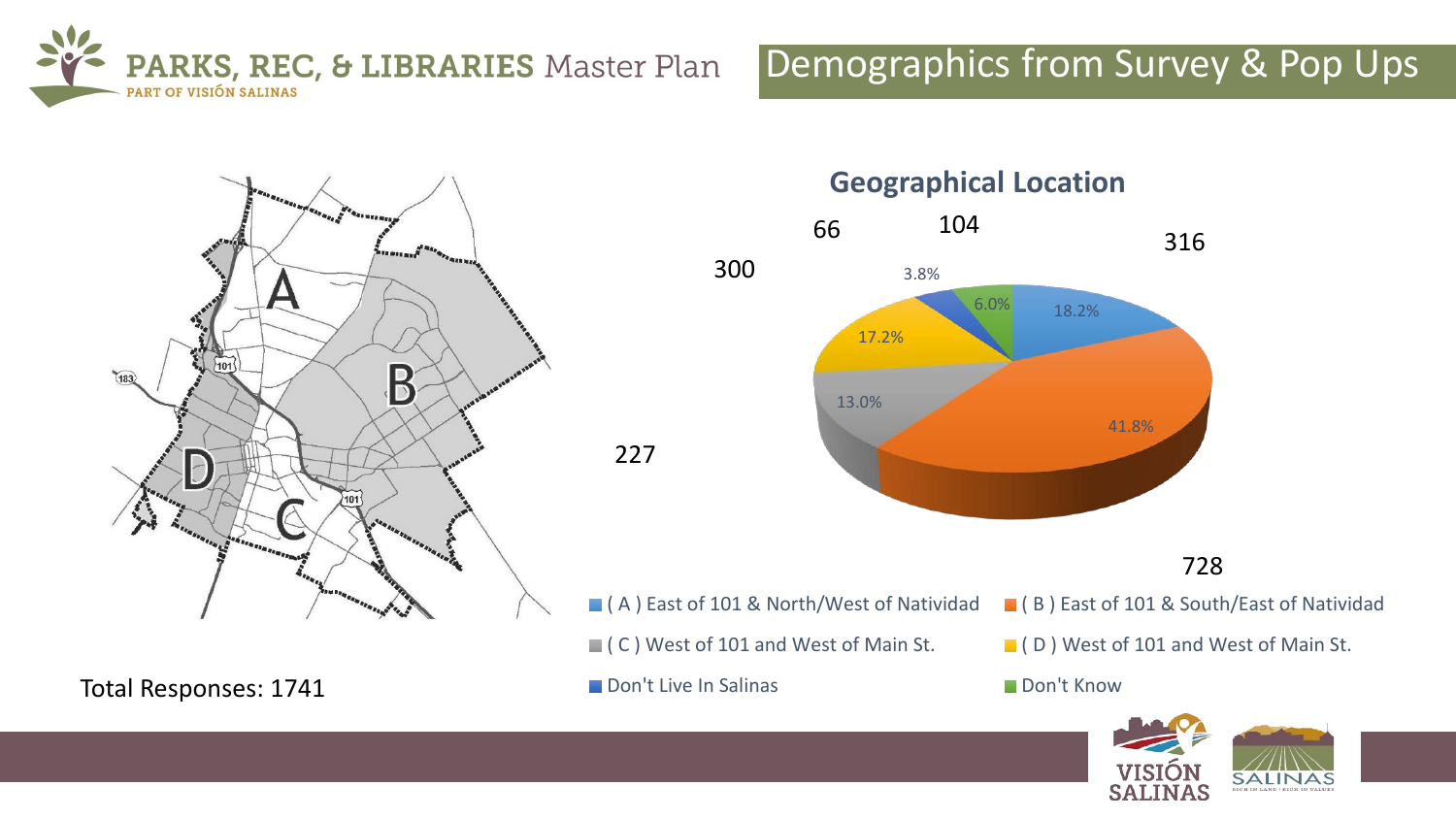PARKS, REC, & LIBRARIES Master Plan PART OF VISIÓN SALINAS

#### Demographics from Survey & Pop Ups



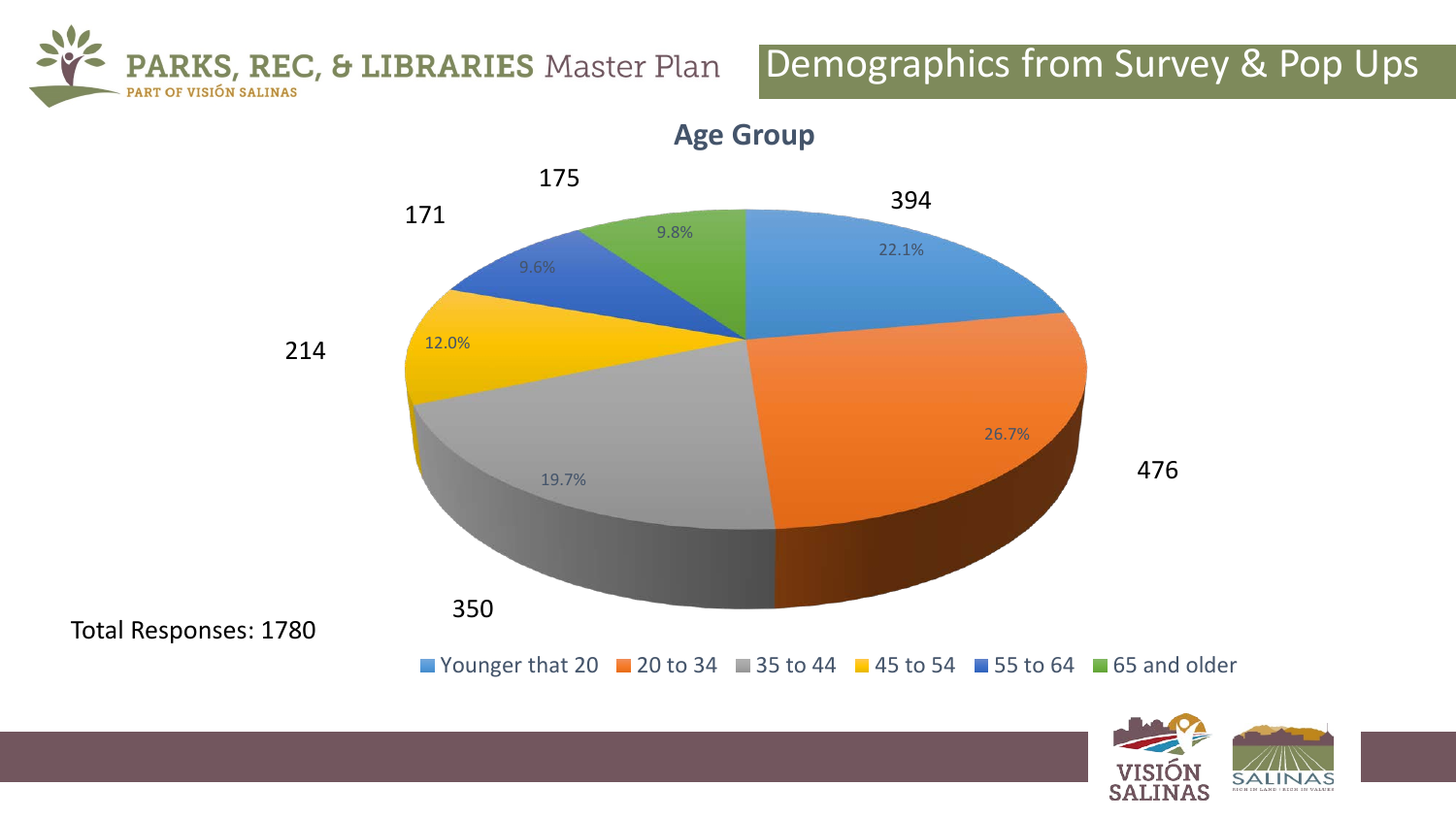

#### Demographics from Survey & Pop Ups





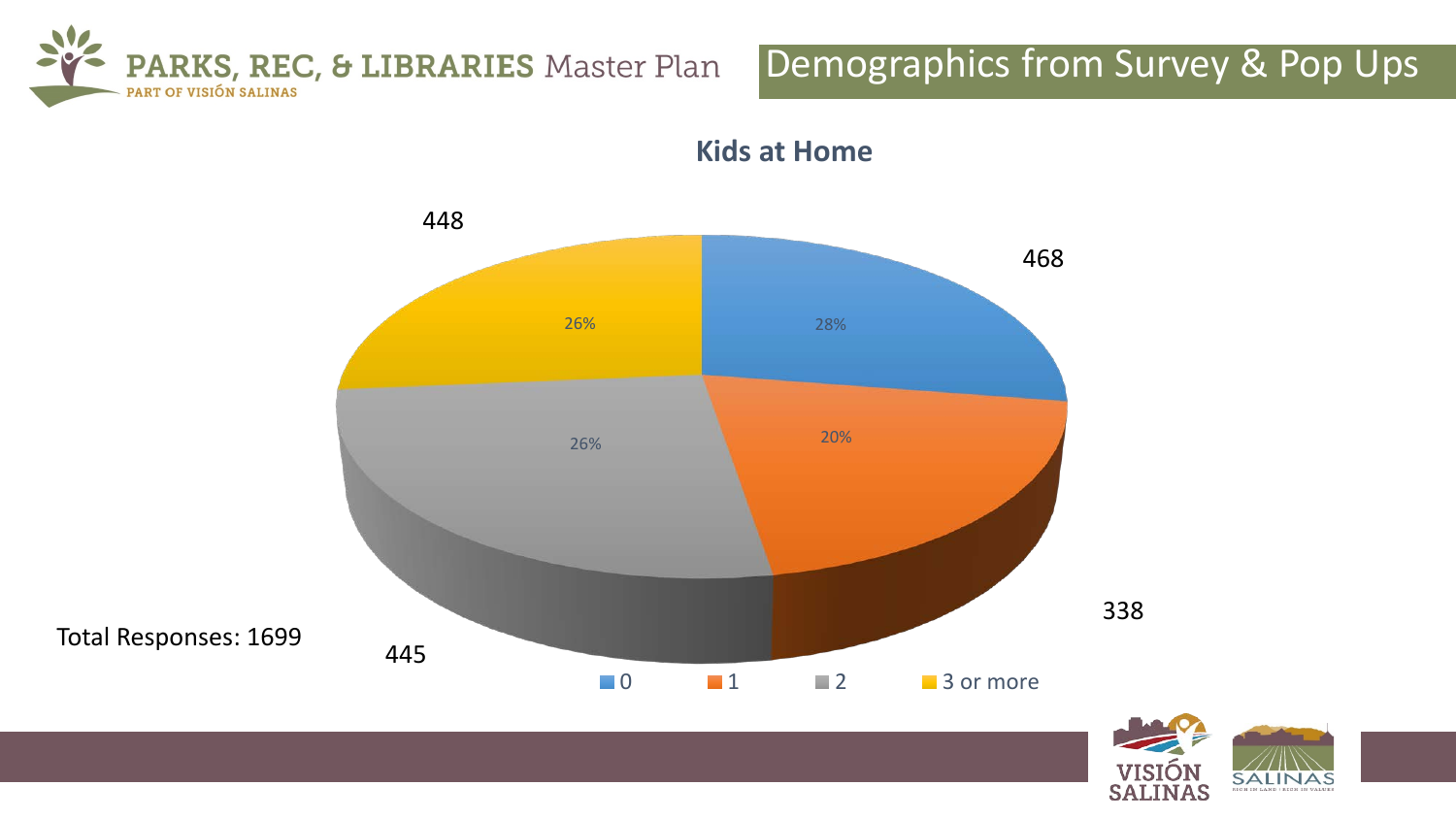

## Highlights of Priorities

- Safety
- Expanded Programming
- Expanded Sports Facilities & Programming
- Community Gathering & Events
- More Trails
- New Specialized Facilities

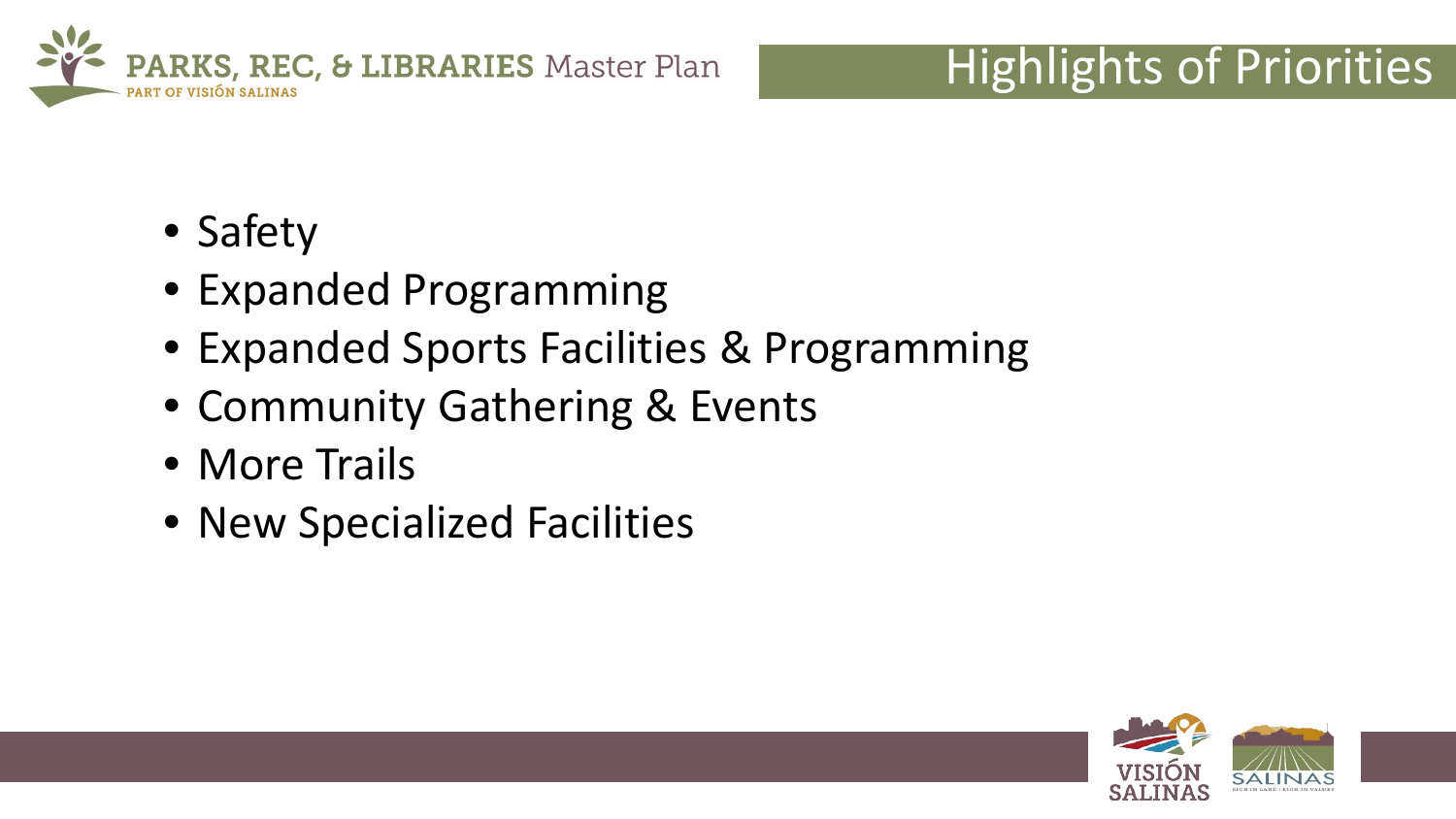

## Priorities Parks & Open Spaces

- Safety & Maintenance
- Trails for Walking & Biking
- Water Play
- Dog Parks
- Family/Social Gathering

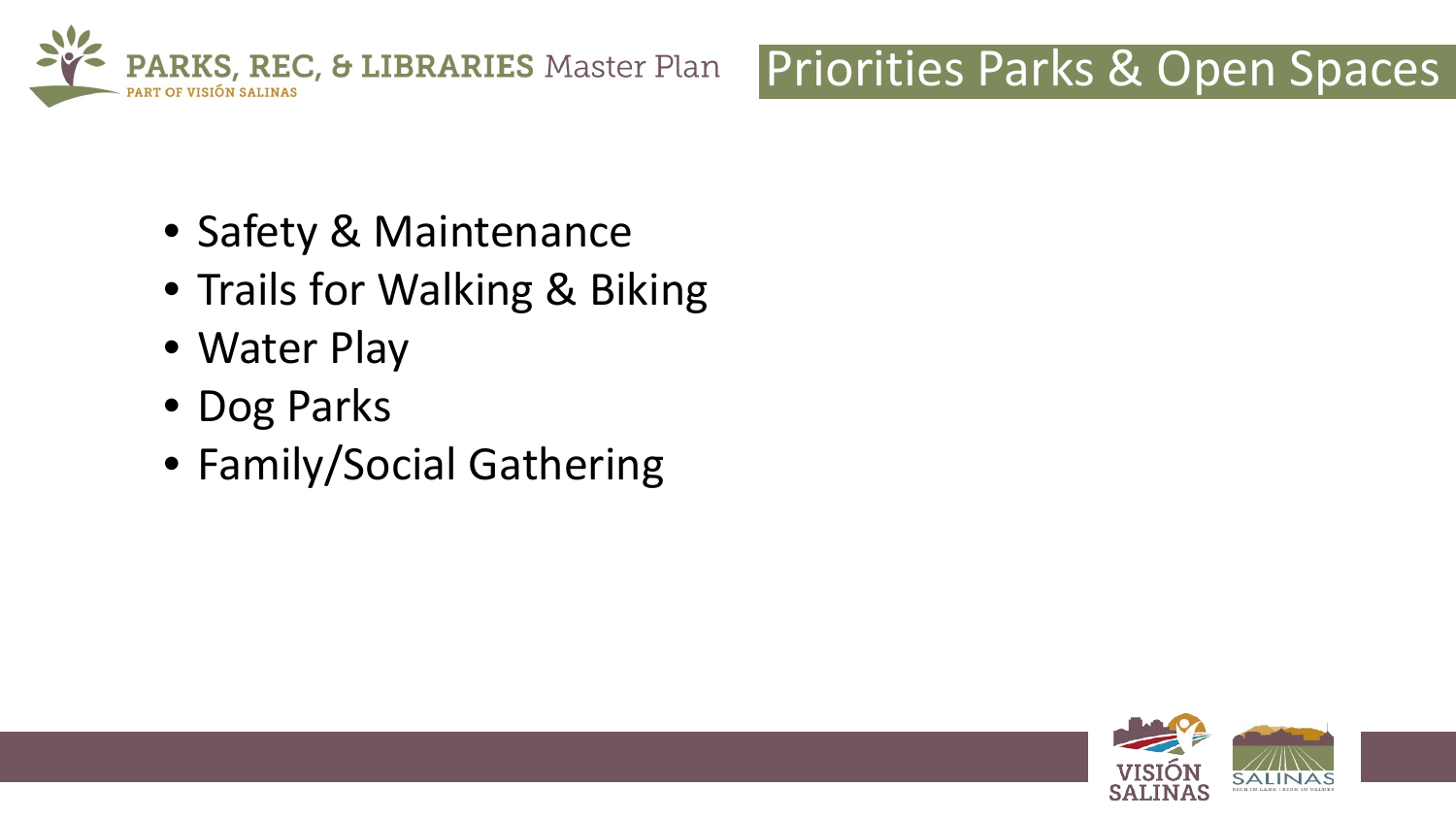

## Priorities Parks & Open Spaces



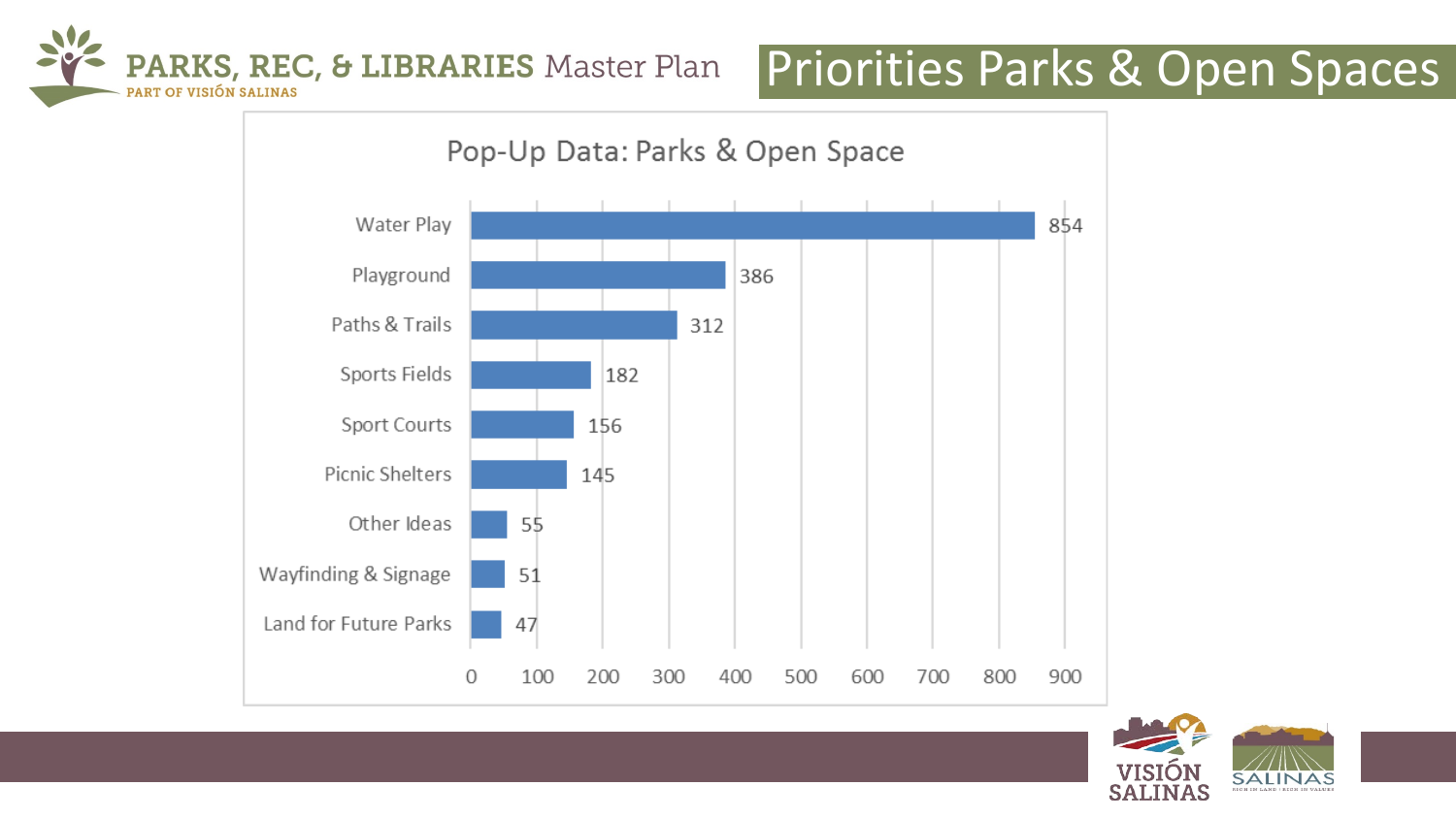

- Facilities & Community Spaces- Safety, renovation & expansion
- Technology & Employment Programs
- Children's Discovery & Literacy Services
- Collection Accessibility

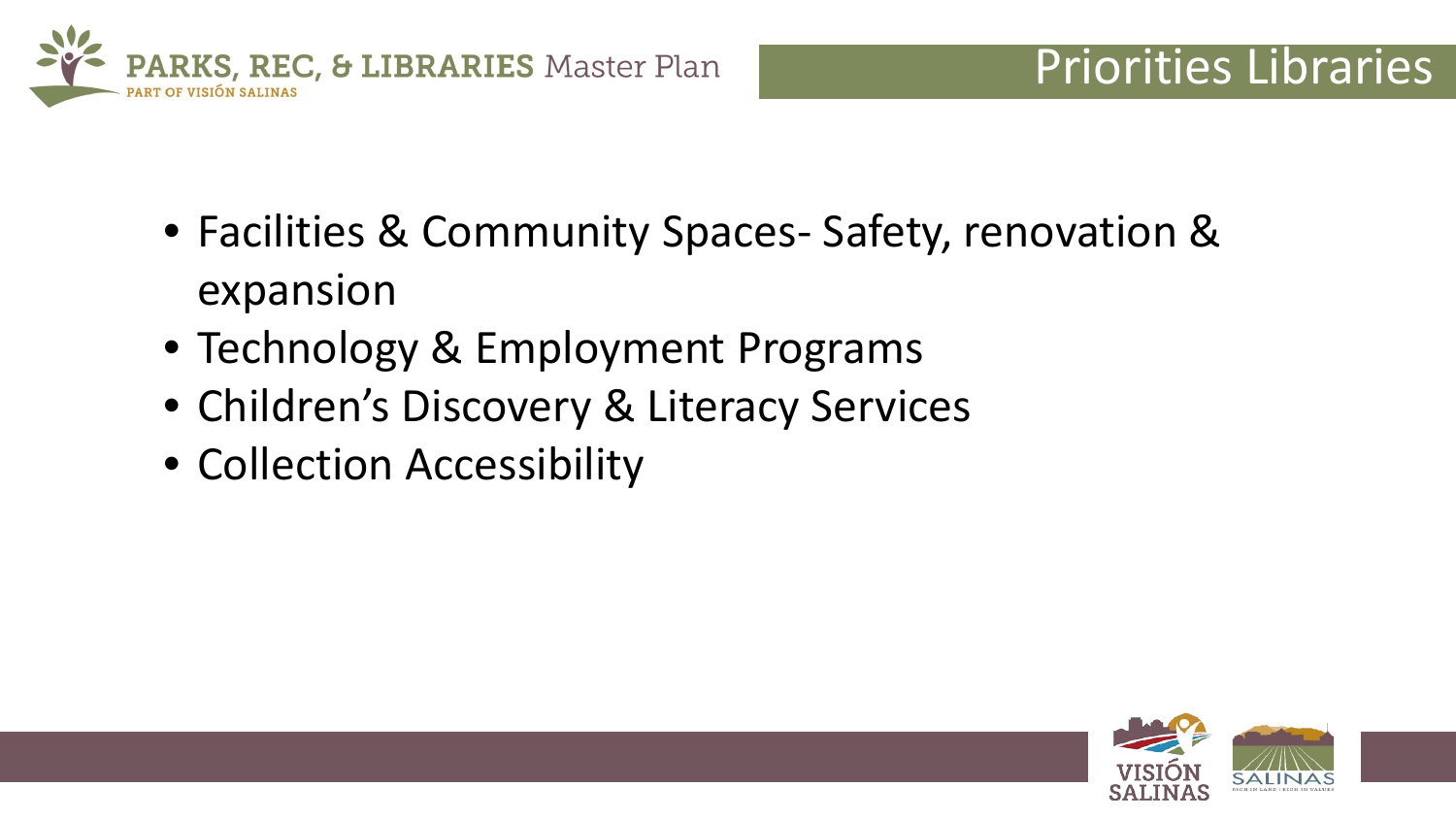

## Priorities Libraries



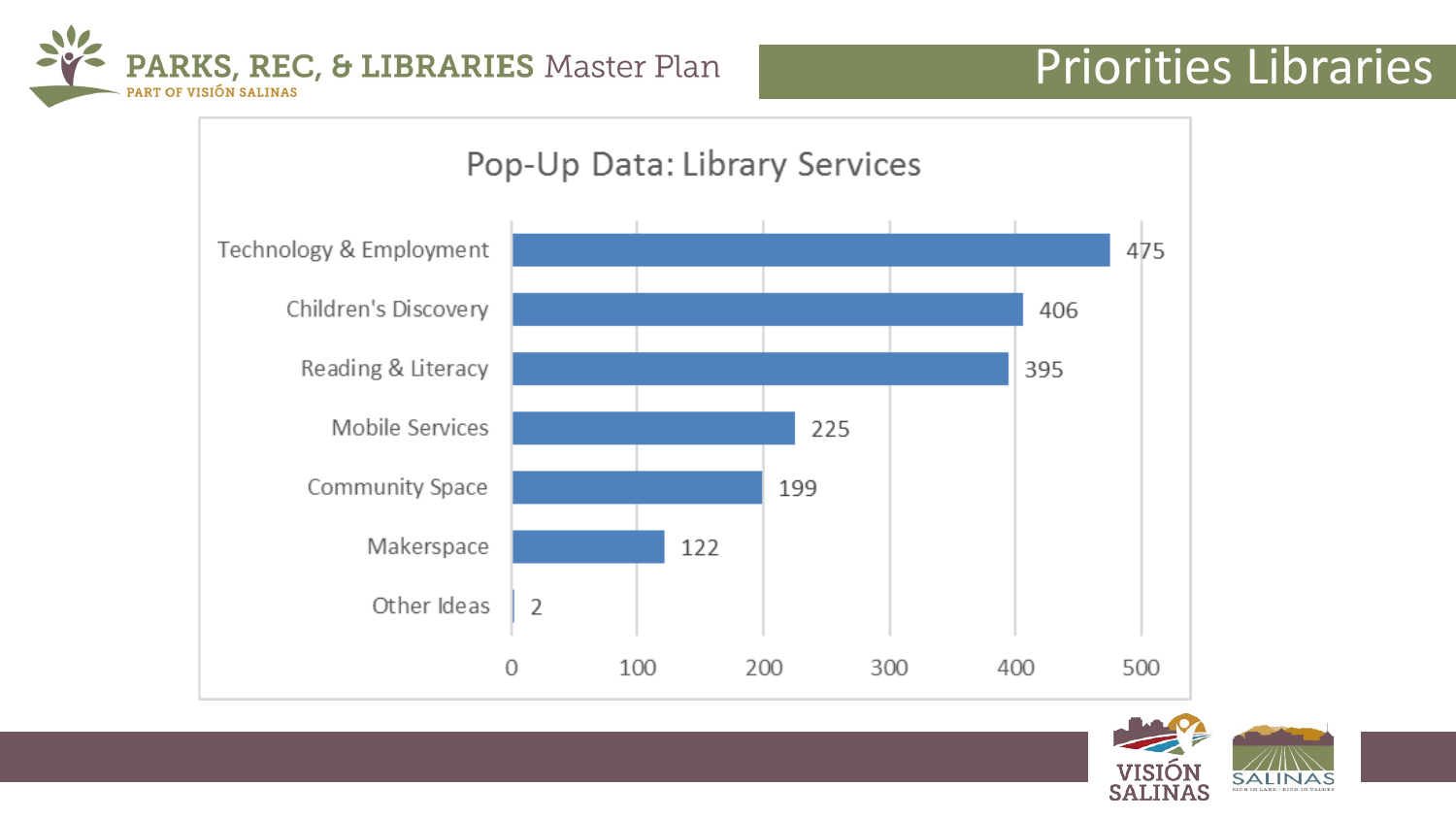

- Clean, safe, well-maintained facilities and spaces
- Arts/Enrichment Programs
- Fitness/Exercise Programs
- Welcoming Staff

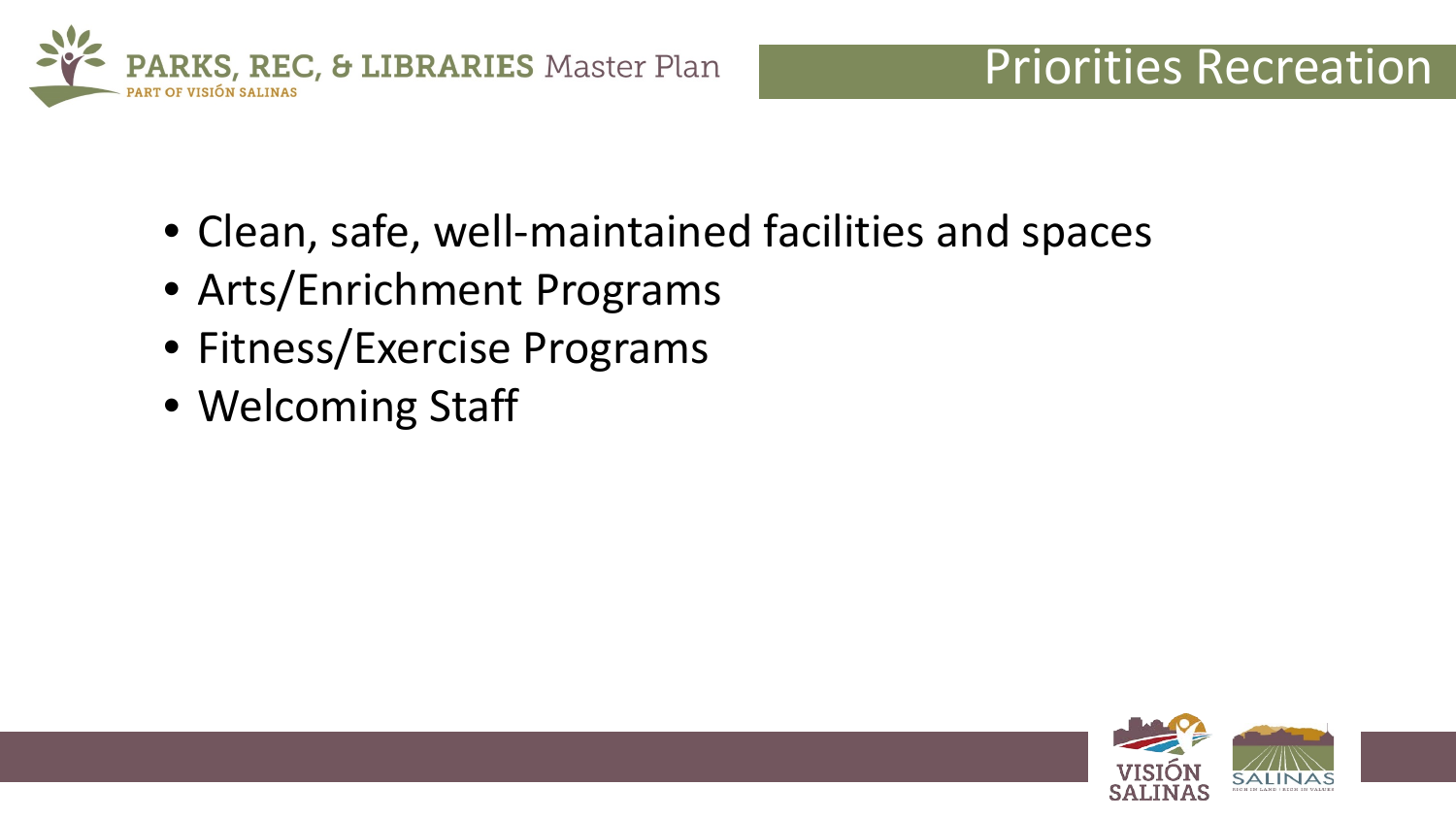



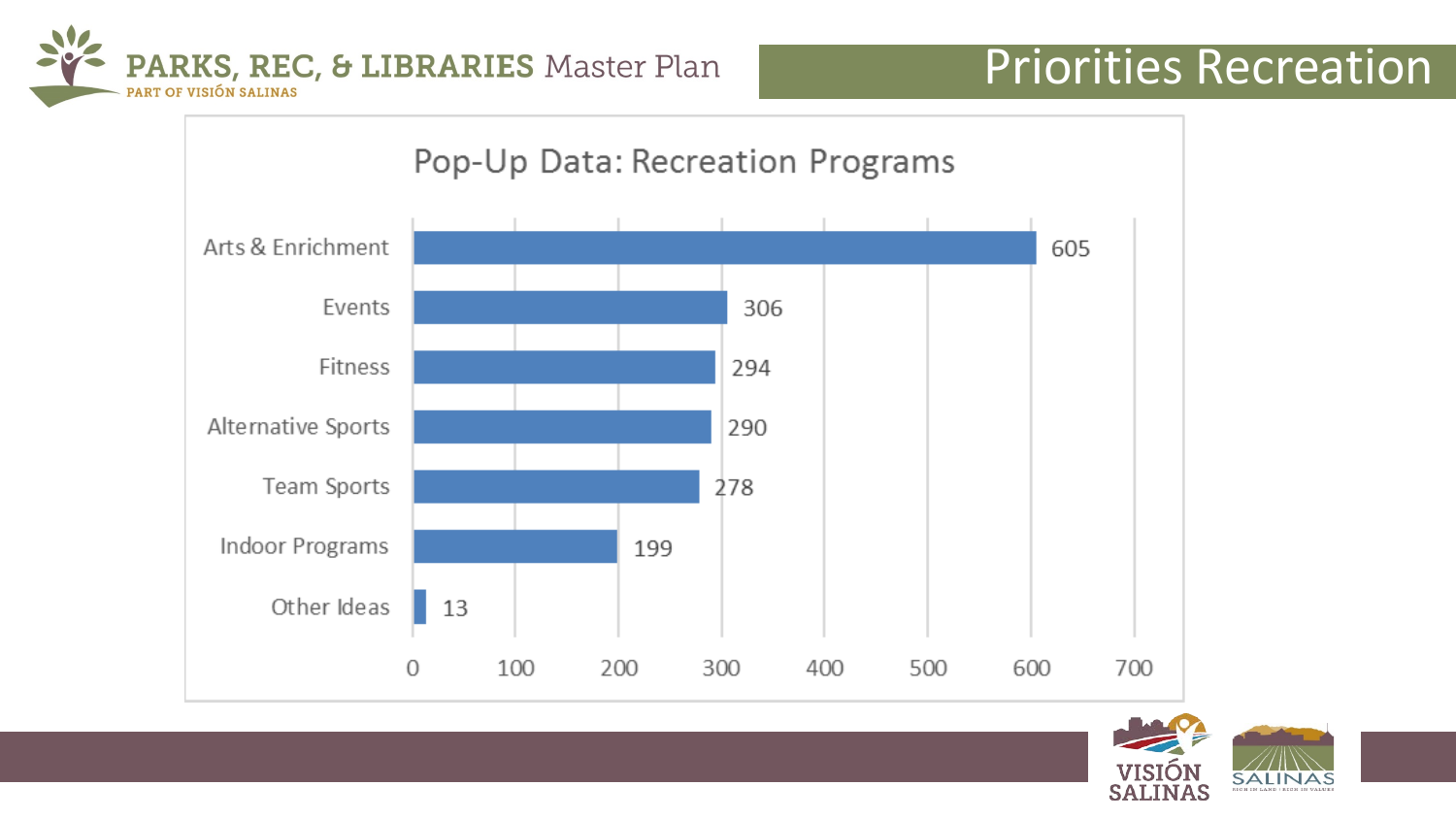

### Priorities Sports & Athletic Fields

- Youth/Afterschool Sports Programs
- Adult Leagues & Programs
- Indoor Gyms & Courts
- Sports Fields & Facilities
- Outreach/Communication

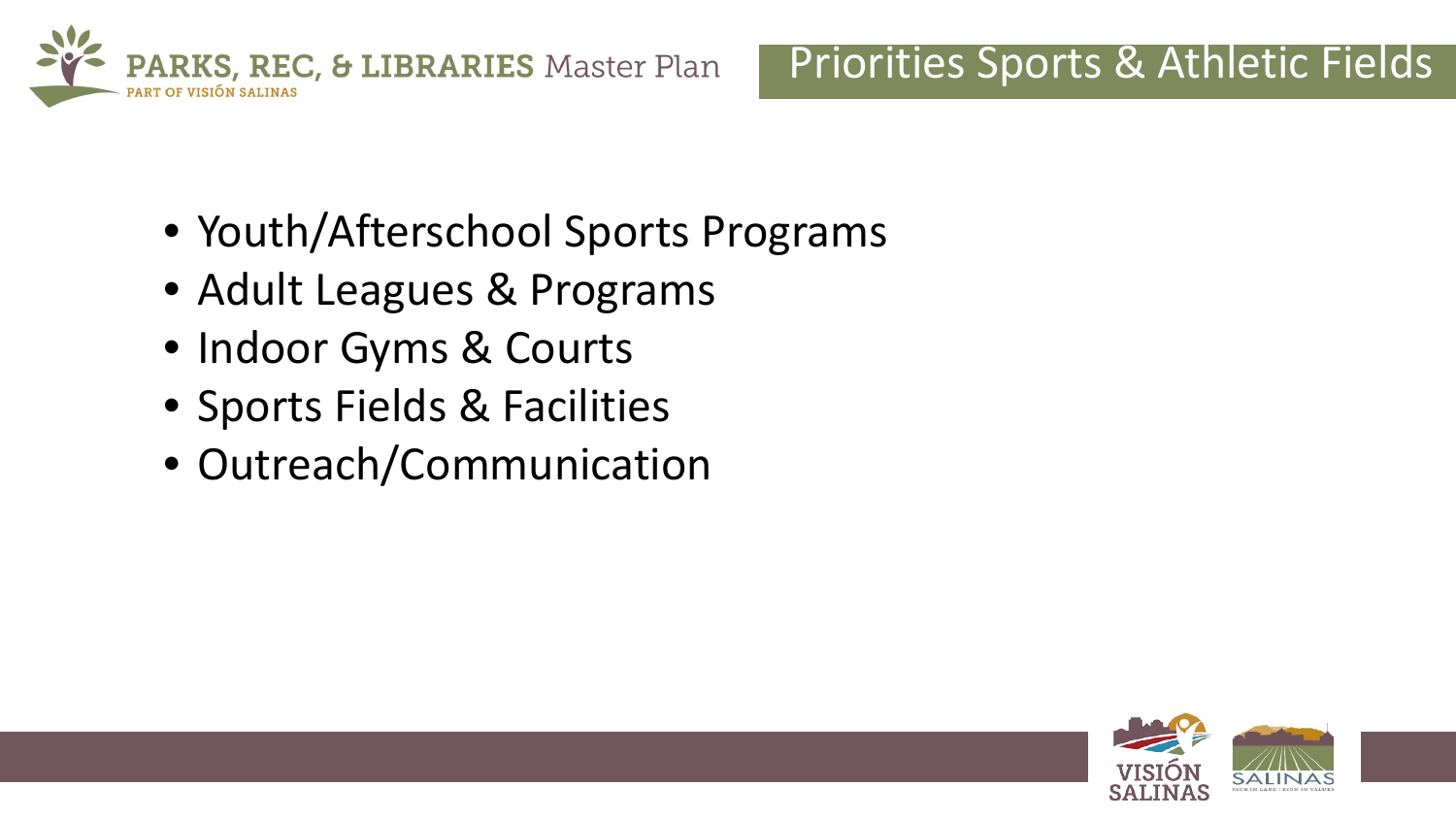



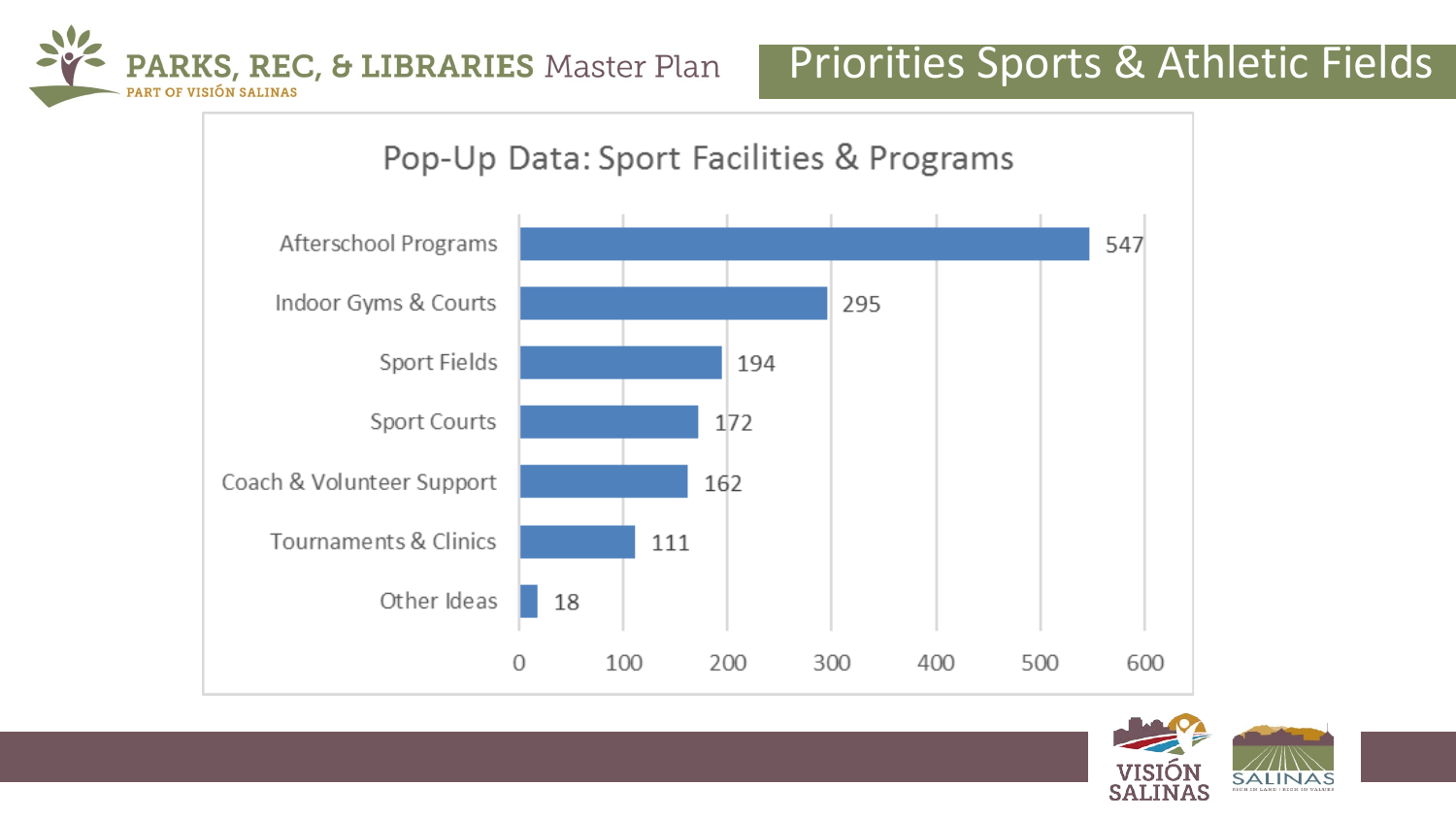

### Aggregate Pop Up Data

#### Pop-Up Data: Combined